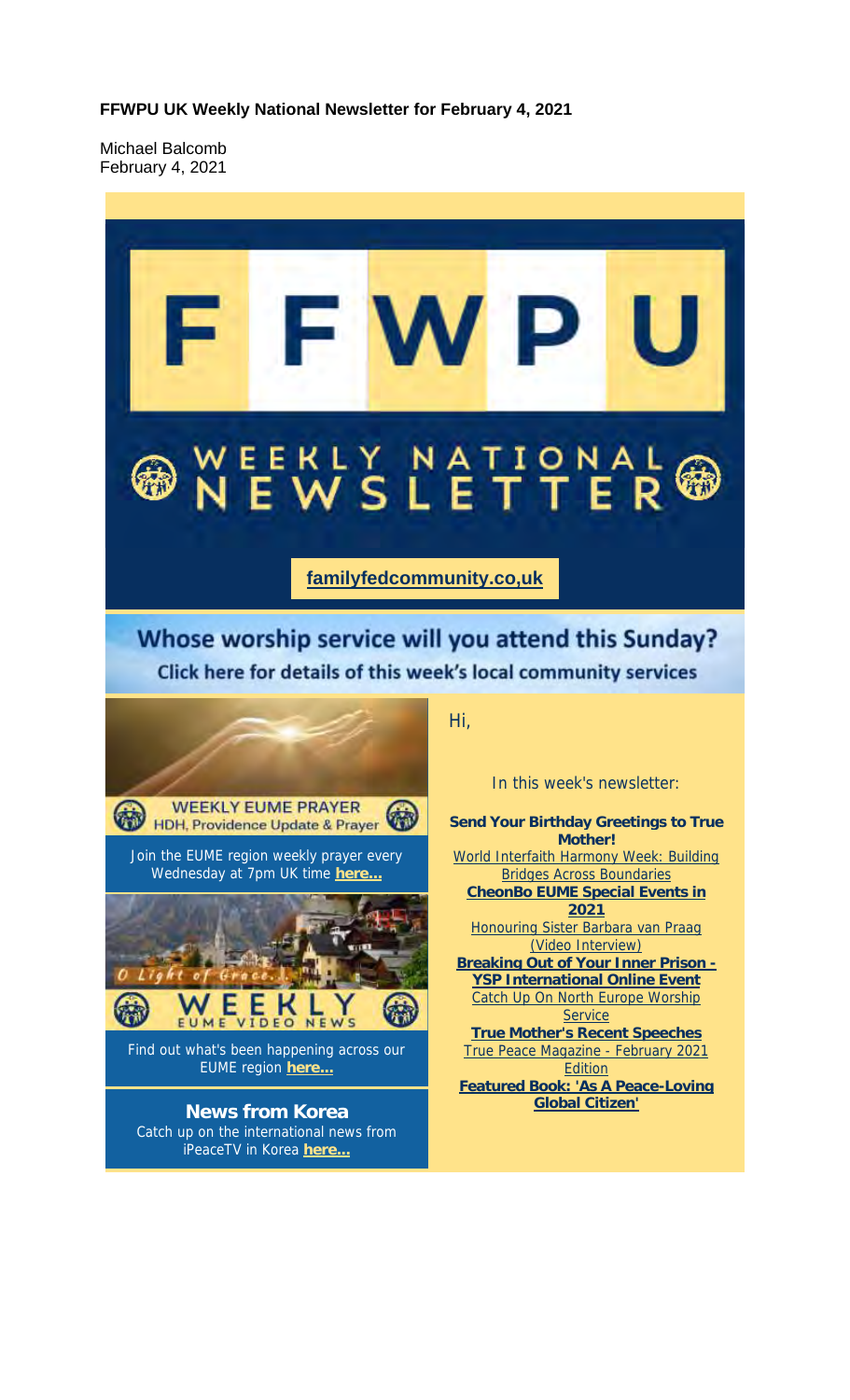

#### **World Interfaith Harmony Week: Building Bridges Across Boundaries**

This evening, UPF will mark the UN's **World Interfaith Harmony Week** by hosting a special online event outlining a proposal for a new "Youth for Peace and Development Project" in the UK.

You can sign up for the event using the **online registration form**.

**View More**

#### **Send Your Birthday Greetings to True Mother!**

Let's share our love and appreciation for our True Mother by sending her birthday cards for her 78th birthday on 17th February. Here is the address:

#### Suh hyun-ook

Cheon Jeong Gung, 324-275 Misari-ro, Seorak-myeon, Gapyeong-gun, Gyeonggido,

12461 Republic of Korea





#### **CheonBo EUME Special Events in 2021**

The planned schedule of CheonBo EUME events in 2021 has just been announced!

Please note that the deadline for UK members to send donations and payments for this month's event is this coming Monday 8th February.

**View More**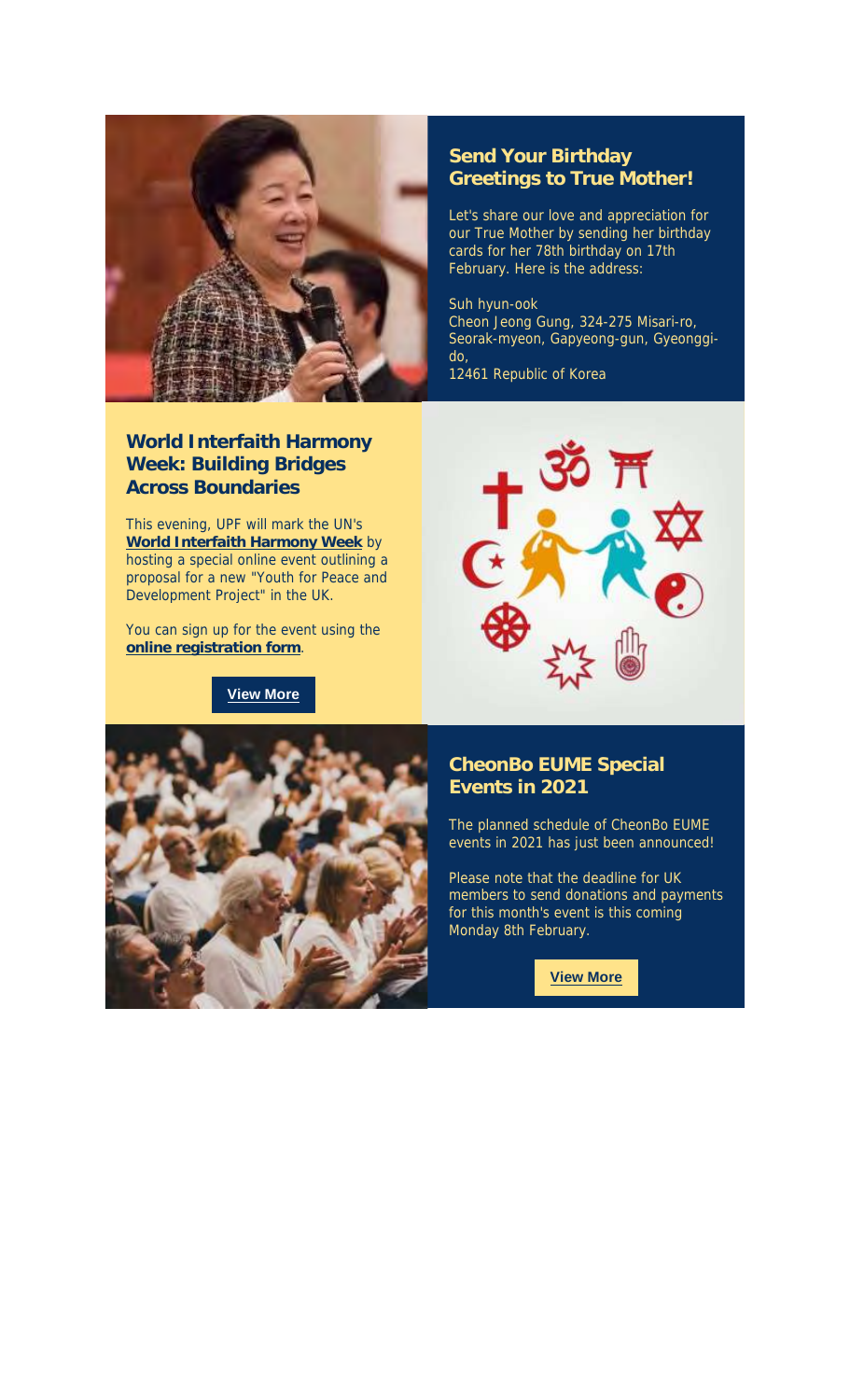### **Honouring Sister Barbara van Praag (Video Interview)**

Having recently turned 91 years old, Barbara van Praag has lived a life dedicated to realising Heaven's Will. We recently caught up with her to hear about her experiences and what advice she has for the younger generation.

In recognition of Barbara's devotion, True Mother personally sent over some gifts for the pioneer.

**View More**





#### **Breaking Out of Your Inner Prison - YSP International Online Event**

Due to the recent global pandemic lasting over a year now, people's spirits are down, and they need a sense of meaning and inspiration to get past this global crisis both outside their house and within their hearts.

Join this special 3-day event and learn how to build self-esteem, break self-doubt, transform your relationships, and more!

**View More**

#### **Catch Up On North Europe Worship Service**

The North Europe sub-region held a joint worship service last Sunday, during which Matthew Huish gave a message entitled: "How to Manage Growing Pains".

You can watch the recording of the service by clicking on the button below:



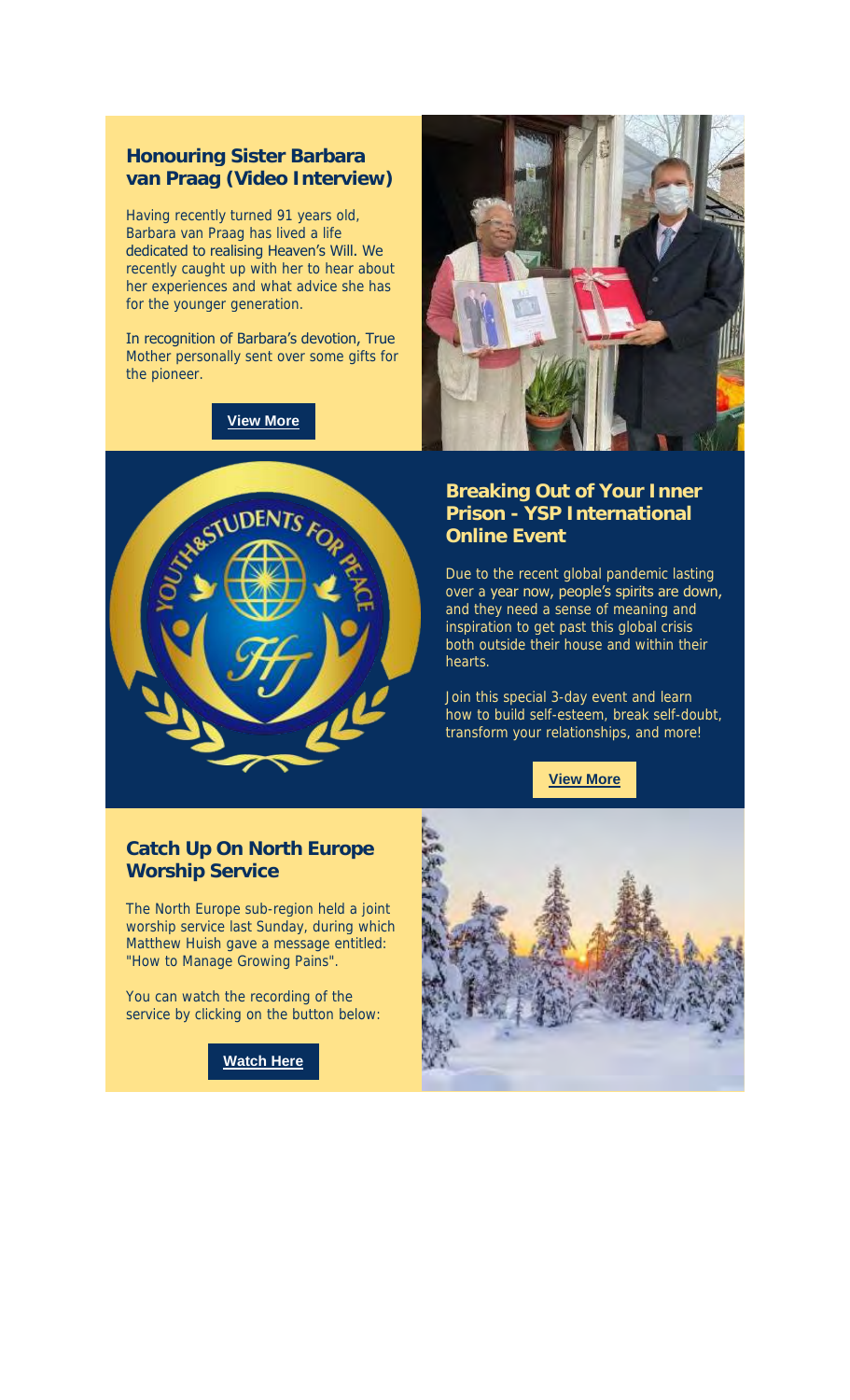

#### **True Mother's Recent Speeches**

"All living people have dreams of their own. Blessed families, who know the providence and have been reborn through .<br>the True Parents, however, dream of living with Heavenly Parent and True Parents on earth, of sharing deep affection and love with their children, and of extending their joyful lives into the eternal world.

Catch up on True Mother's message during a meeting of Korean pastors last month.

**View More**

#### **True Peace Magazine - February 2021 Edition**

True Parents' messages featured in this issue:

- The New Future of **Christianity**
- The Course of Religion and Global Restoration

### **View More**





#### **FEATURED BOOK: 'As A Peace-Loving Global Citizen'**

Part 5 Chapter 1 - read by Henry Masters:

**"My Wife, Hak Ja Han Moon"**

The audiobook is now available for streaming through Spotify, Apple Podcasts and Google Podcasts, as read by the late Henry Masters. **Find out more here...**

**Listen Now**

Cheon Il Guk 2021 Calendar - click here to order now  $\odot$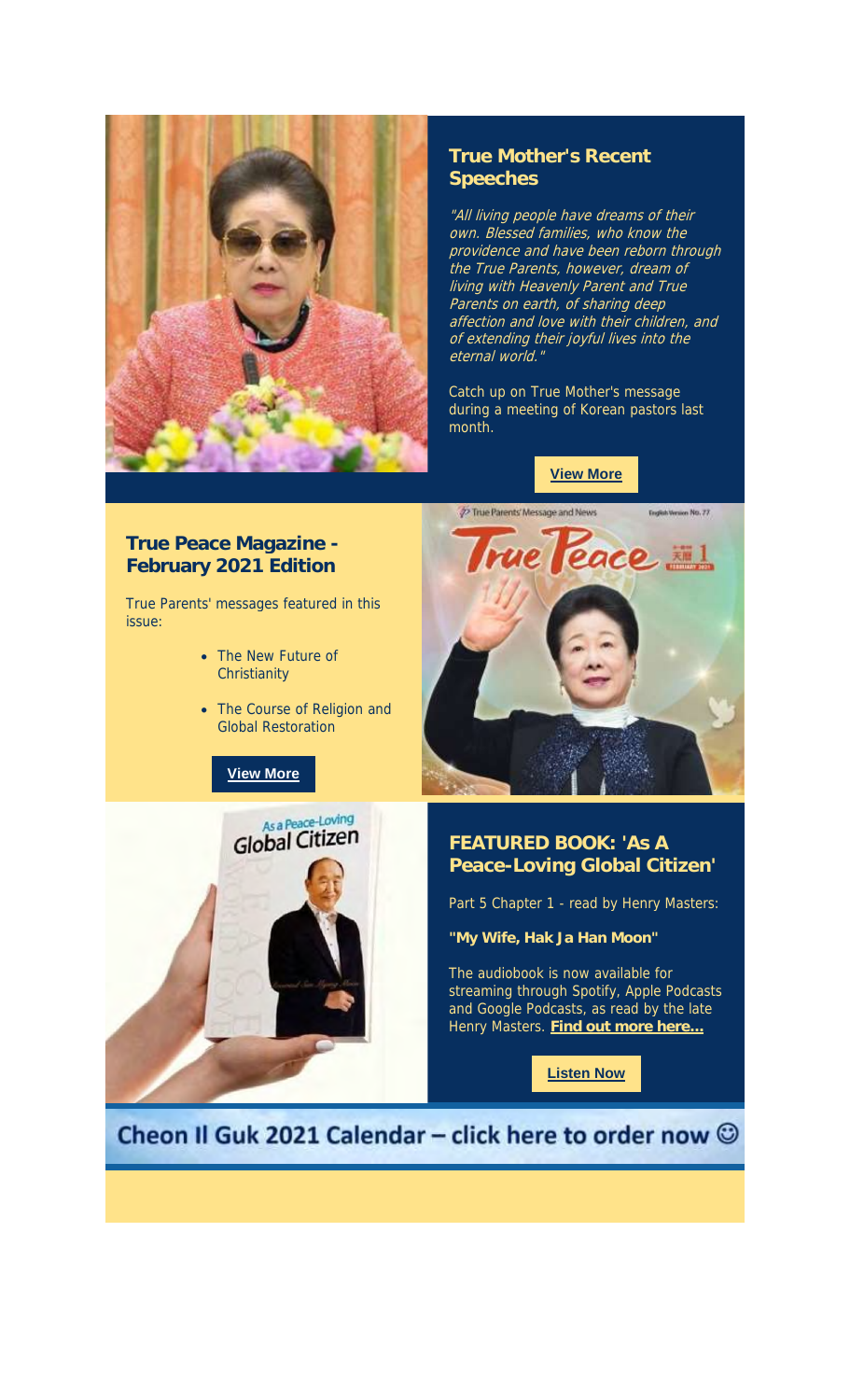## **| Featured Video |**



**Honouring Sister Barbara van Praag**

# **| Upcoming Events |**

Please click on the title of the event(s) that you are interested in for further details:

**EUME Zoom Prayer Meeting** Every Wednesday at 7pm

**Early Morning Devotion via Zoom** Every Saturday from 5am–6.30am

**Community Worship Services** Sunday 7th February

**FEBRUARY:**

**Tracing God's Providence After Jesus's Ascension - Zoom Workshop** Monday 18th January to Friday 19th February (Mondays, Tuesdays, Thursdays and Fridays)

> **Online Well-Being Programme** Tuesday 19th January to Tuesday 2nd March

**UPF: World Interfaith Harmony Week Online Event** Thursday 4th February

**The Bereavement Journey Course** Friday 5th, Friday 12th and Friday 19th February

**Matching & Blessing Preparation Online Weekend Workshop** Friday 12th to Sunday 14th February

**Breaking Out of Your Inner Prison - YSP International Online Event** Monday 15th to Wednesday 17th February